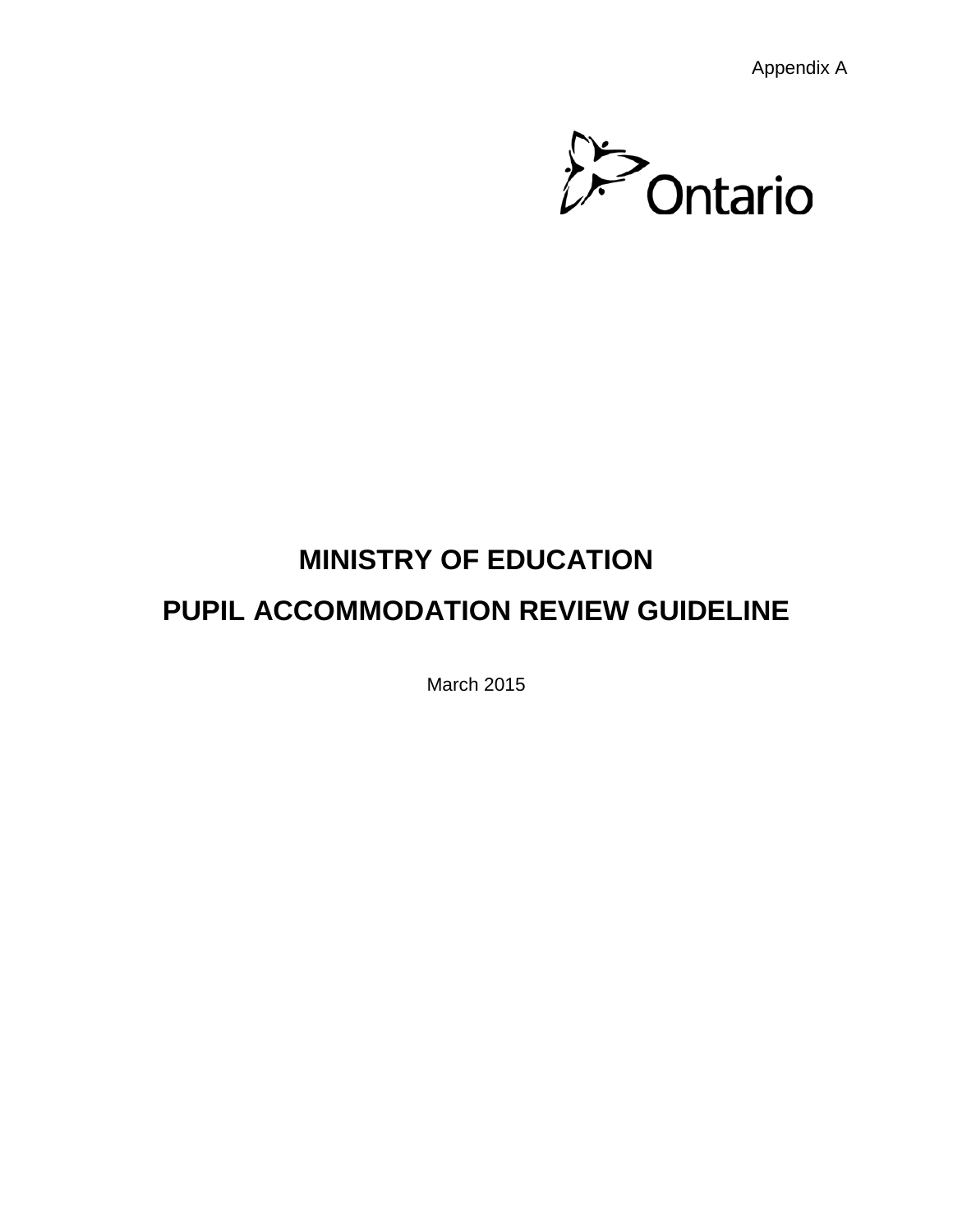#### **TABLE OF CONTENTS**

#### **PREAMBLE**

- **I. PURPOSE**
- **II. INTRODUCTION**
- **III. GUIDING PRINCIPLES**
- **IV. SCHOOL BOARD ACCOMMODATION REVIEW POLICIES**
- **V. SCHOOL BOARD PLANNING PRIOR TO AN ACCOMMODATION REVIEW**
- **VI. ESTABLISHING AN ACCOMMODATION REVIEW**
- **VII. THE ACCOMMODATION REVIEW COMMITTEE**
- **VIII. SCHOOL INFORMATION PROFILE**
- **IX. CONSULTATION WITH LOCAL MUNICIPAL GOVERNMENTS**
- **X. PUBLIC MEETINGS**
- **XI. COMPLETING THE ACCOMODATION REVIEW**
- **XII. TRANSITION PLANNING**
- **XIII. TIMELINES FOR THE ACCOMMODATION REVIEW PROCESS**
- **XIV. MODIFIED ACCOMMODATION REVIEW PROCESS**
- **XV. EXEMPTIONS**
- **XVI. DEFINITIONS**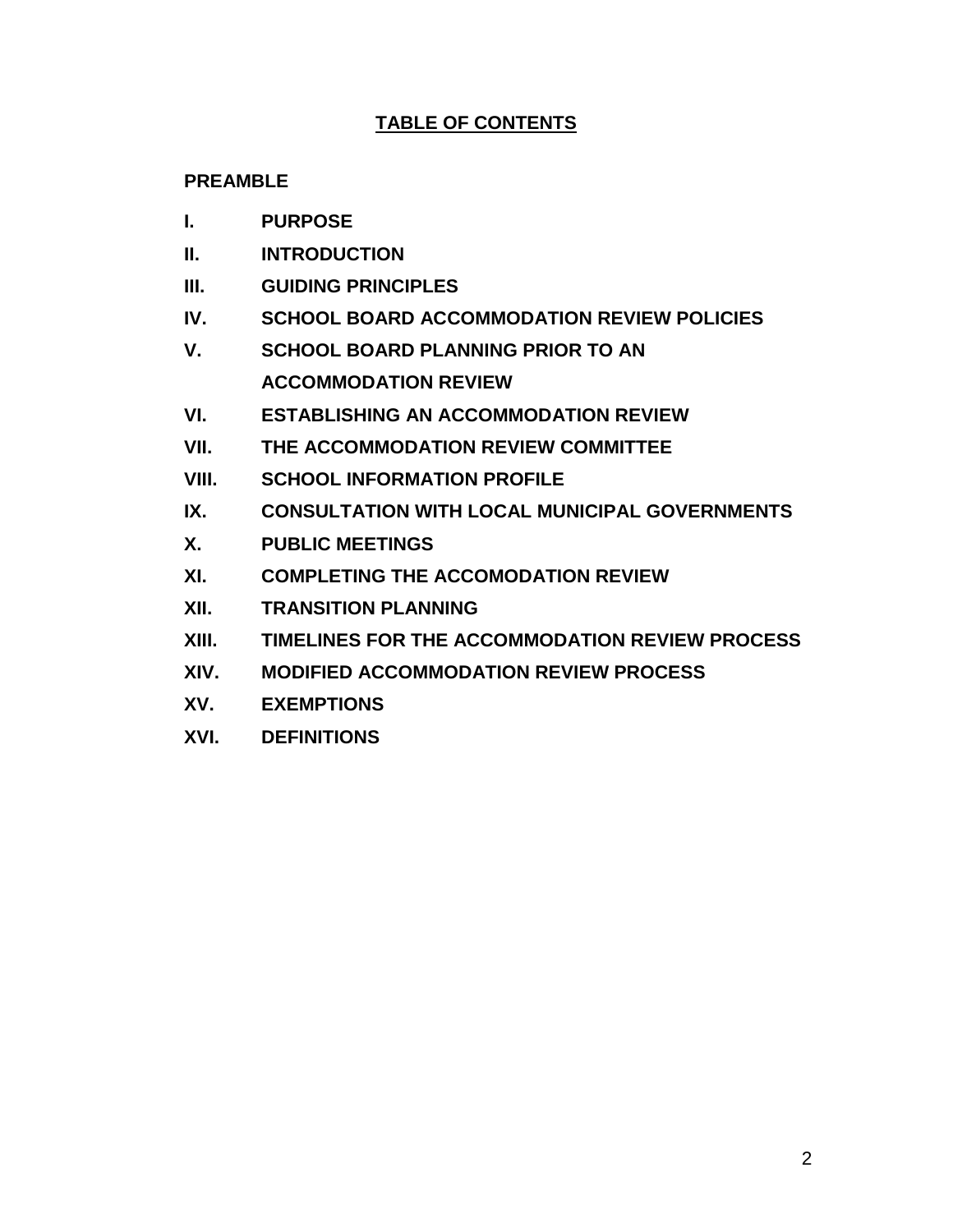### **PREAMBLE**

School boards are responsible for managing their school capital assets in an effective manner. They must respond to changing demographics and program needs while ensuring continued student achievement and well-being, and the financial viability/sustainability of the school board.

One aspect of a school board's capital and accommodation planning is reviewing schools that have underutilized space. These are schools where the student capacity of the school is greater than the number of students enrolled. When a school board identifies a school that is projected to have long-term excess space, a school board would typically look at a number of options such as:

- moving attendance boundaries and programs to balance enrolment between over and underutilized schools;
- offering to lease underutilized space within a school to a coterminous school board;
- finding community partners who can pay the full cost of operating the underutilized space; and/or
- decommissioning or demolishing a section of the school that is not required for student use to reduce operating costs.

If none of these options are deemed viable by a school board, the board may determine that a pupil accommodation review process take place which could lead to possible school consolidations and closures. These decisions are made within the context of supporting the school board's student achievement and wellbeing strategy and to make the most effective use of its school buildings and funding.

The Ministry of Education expects school boards to work with their community partners when undertaking capital planning, including when a school board is beginning to develop options to address underutilized space in schools. The Ministry of Education's *Community Planning and Partnerships Guideline* (CPPG) outlines requirements for school boards to reach out to their local municipalities and other community partners to share planning related information and to explore potential partnership opportunities. This version of the *Pupil Accommodation Review Guideline* (the "*Guideline*") builds upon the CPPG by providing requirements for school boards to share information with and seek feedback from their local municipalities and other community partners related to any pupil accommodation reviews a school board initiates.

If a pupil accommodation review results in a school closure decision, a school board will then need to decide whether to declare that school as surplus, potentially leading to the future sale of the property. These sales are governed by provincial regulation. Alternately, a school board may decide to use a closed school for other school board purposes, or hold the property as a strategic longterm asset of the school board due to a projected need for the facility in the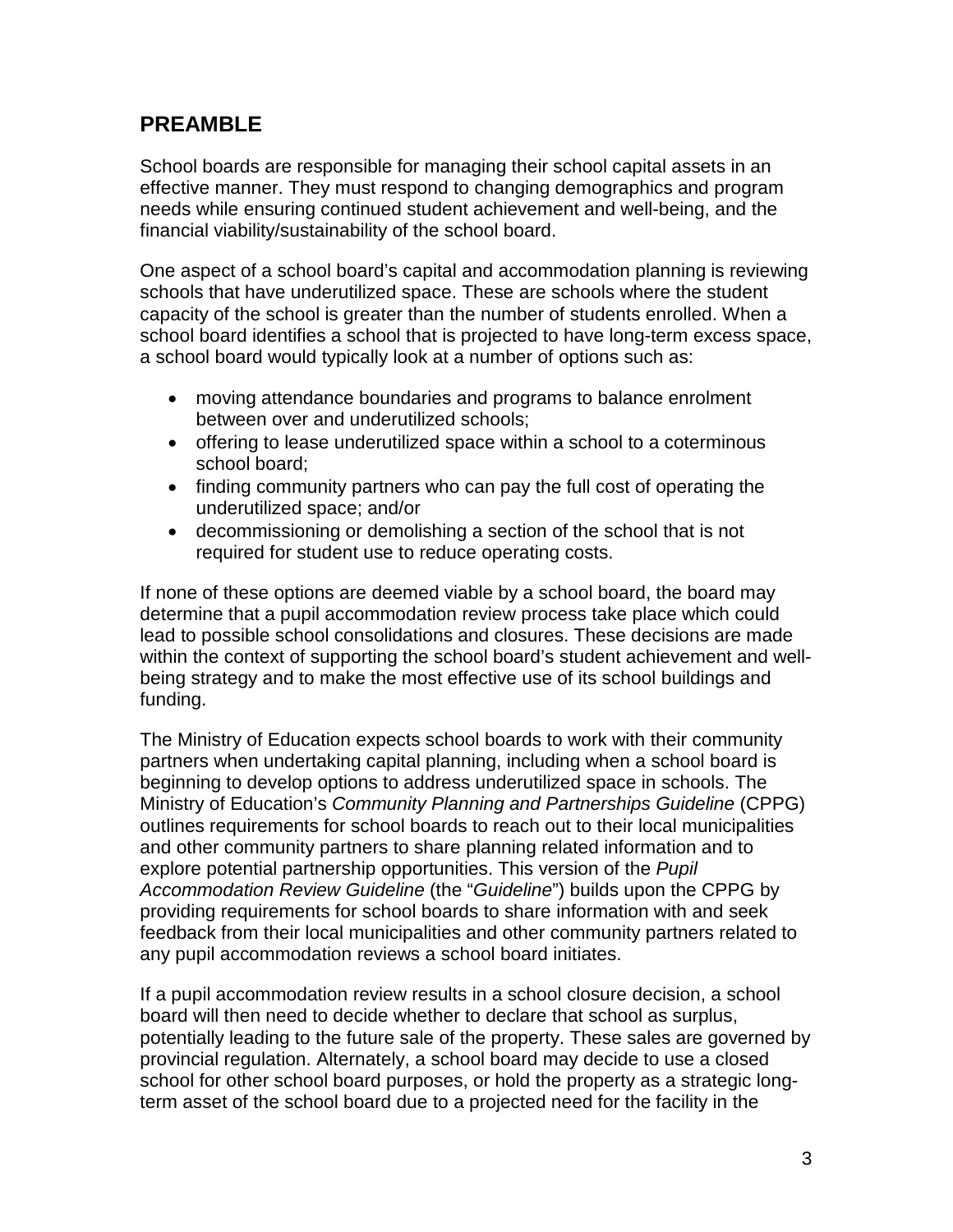future. Each school board decides when it is appropriate to review its strategic property holdings to determine if these properties are still required to be held or should be considered surplus to the school board's needs and considered for a future sale.

This document provides direction to school boards on one component of their capital planning - the pupil accommodation review process. It provides the minimum standards the province requires school boards to follow when undertaking a pupil accommodation review. It is important to note that school boards have flexibility to modify their pupil accommodation review policies to meet their local needs, and can develop policies that exceed the provincial minimum standards outlined in this document.

### **I. PURPOSE**

The purpose of the *Guideline* is to provide a framework of minimum standards for school boards to undertake pupil accommodation reviews to determine the future of a school or group of schools. This *Guideline* ensures that where a decision is taken by a school board regarding the future of a school, that decision is made with the involvement of an informed local community and is based on a broad range of criteria regarding the quality of the learning experience for students.

This *Guideline* is effective upon release and replaces the previous *Guideline* of June 2009.

### **II. INTRODUCTION**

Ontario's school boards are responsible for deciding the most appropriate pupil accommodation arrangements for the delivery of their elementary and secondary programs. These decisions are made by school board trustees in the context of carrying out their primary responsibilities of fostering student achievement and well-being, and ensuring effective stewardship of school board resources. In some cases, to address changing student populations, this requires school boards to consider undertaking pupil accommodation reviews that may lead to school consolidations and closures.

Under paragraph 26, subsection 8 (1) of the *Education Act*, the Minister of Education may issue guidelines with respect to school boards' school closure policies.

### **III. GUIDING PRINCIPLES**

The *Guideline* has been established to align with the Ministry of Education's vision and as such, focuses on student well-being; academic achievement; and school board financial viability/sustainability.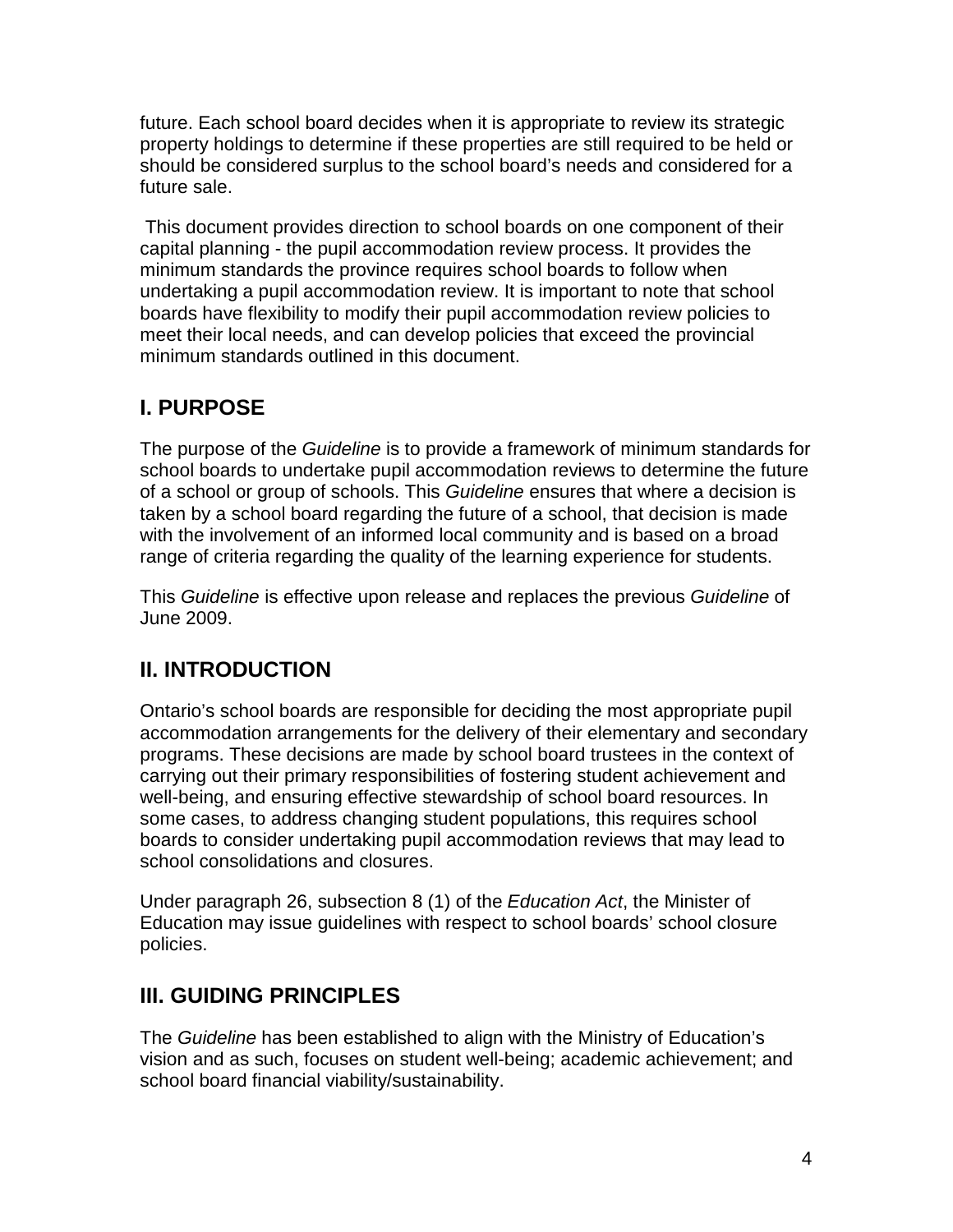All school board pupil accommodation review policies should be designed to align with these guiding principles.

### **IV. SCHOOL BOARD ACCOMMODATION REVIEW POLICIES**

School boards are responsible for creating and implementing a policy to address pupil accommodation reviews to serve their local needs. The Ministry of Education expects school boards to consult with local communities prior to adopting or subsequently amending their pupil accommodation review policies.

All pupil accommodation review policies must be clear in stipulating that the final decision regarding the future of a school or group of schools rests solely with the Board of Trustees. If the Board of Trustees votes to close a school or schools in accordance with their policy, the school board must provide clear timelines regarding the closure(s) and ensure that a transition plan is communicated to all affected school communities within the school board.

It is important to note that this *Guideline* is intended as a **minimum** requirement for school boards in developing their policies. School boards are responsible for establishing and complying with their pupil accommodation review policies to serve their local needs.

A copy of the school board's pupil accommodation review policy, the government's *Pupil Accommodation Review Guideline* and the *Administrative Review of Accommodation Review Process* documents are to be made available to the public as determined in the school board's policy, and posted on the school board's website.

The *Guideline* recognizes that pupil accommodation reviews include a school or group of schools to facilitate the development of viable solutions for pupil accommodation that support the guiding principles.

School board pupil accommodation review policies will include statements that encourage the sharing of relevant information as well as providing the opportunity for the public and affected school communities to be heard.

The Ministry of Education recommends that, wherever possible, schools should only be subject to a pupil accommodation review once in a five-year period, unless there are circumstances determined by the school board, such as a significant change in enrolment.

### **V. SCHOOL BOARD PLANNING PRIOR TO AN ACCOMMODATION REVIEW**

As described in the *Community Planning and Partnerships Guideline*, school boards must undertake long-term capital and accommodation planning, informed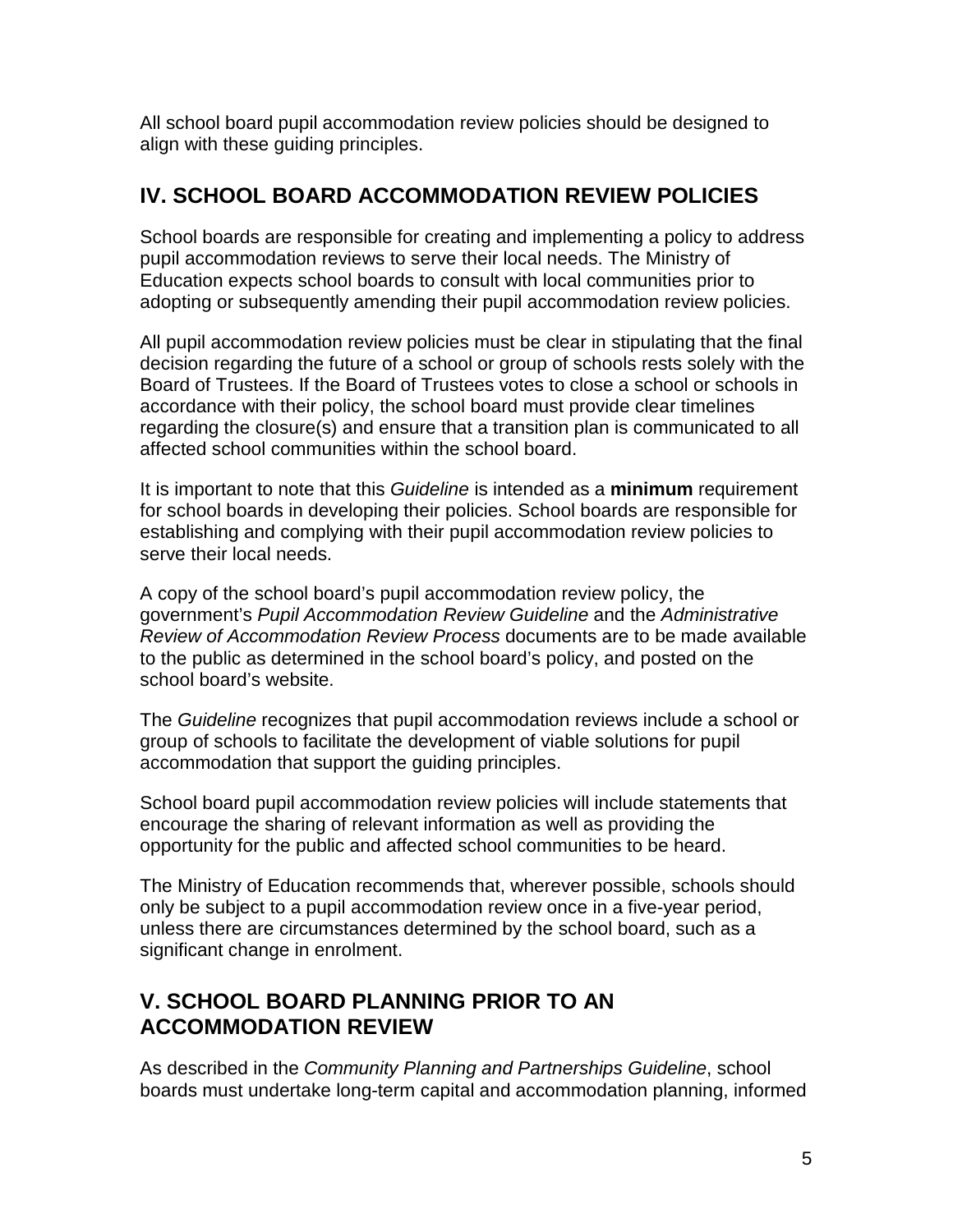by any relevant information obtained from local municipal governments and other community partners, which takes into consideration long-term enrolment projections and planning opportunities for the effective use of excess space in all area schools.

School boards must document their efforts to obtain information from local municipal governments as well as other community partners that expressed an interest prior to the pupil accommodation review; and provide any relevant information from municipalities and other community partners as part of the initial staff report (see Section VI).

### **VI. ESTABLISHING AN ACCOMMODATION REVIEW**

School boards may proceed to establish a pupil accommodation review only after undertaking the necessary assessment of long-term capital and accommodation planning options for the school(s).

#### *Initial Staff Report*

Prior to establishing a pupil accommodation review, the initial staff report to the Board of Trustees must contain one or more options to address the accommodation issue(s). Each option must have a supporting rationale. There must be a recommended option if more than one option is presented. The initial staff report must also include information on actions taken by school board staff prior to establishing a pupil accommodation review process and supporting rationale as to any actions taken or not taken.

The option(s) included in the initial staff report must address the following:

- summary of accommodation issue(s) for the school(s) under review;
- where students would be accommodated;
- if proposed changes to existing facility or facilities are required as a result of the pupil accommodation review;
- identify any program changes as a result of the proposed option;
- how student transportation would be affected if changes take place;
- if new capital investment is required as a result of the pupil accommodation review, how the school board intends to fund this, as well as a proposal on how students would be accommodated if funding does not become available; and
- any relevant information obtained from municipalities and other community partners prior to the commencement of the pupil accommodation review, including any confirmed interest in using the underutilized space.

Each recommended option must also include a timeline for implementation.

The initial staff report and School Information Profiles (SIPs) (see Section VIII) will be made available to the public, as determined in the school board's policy,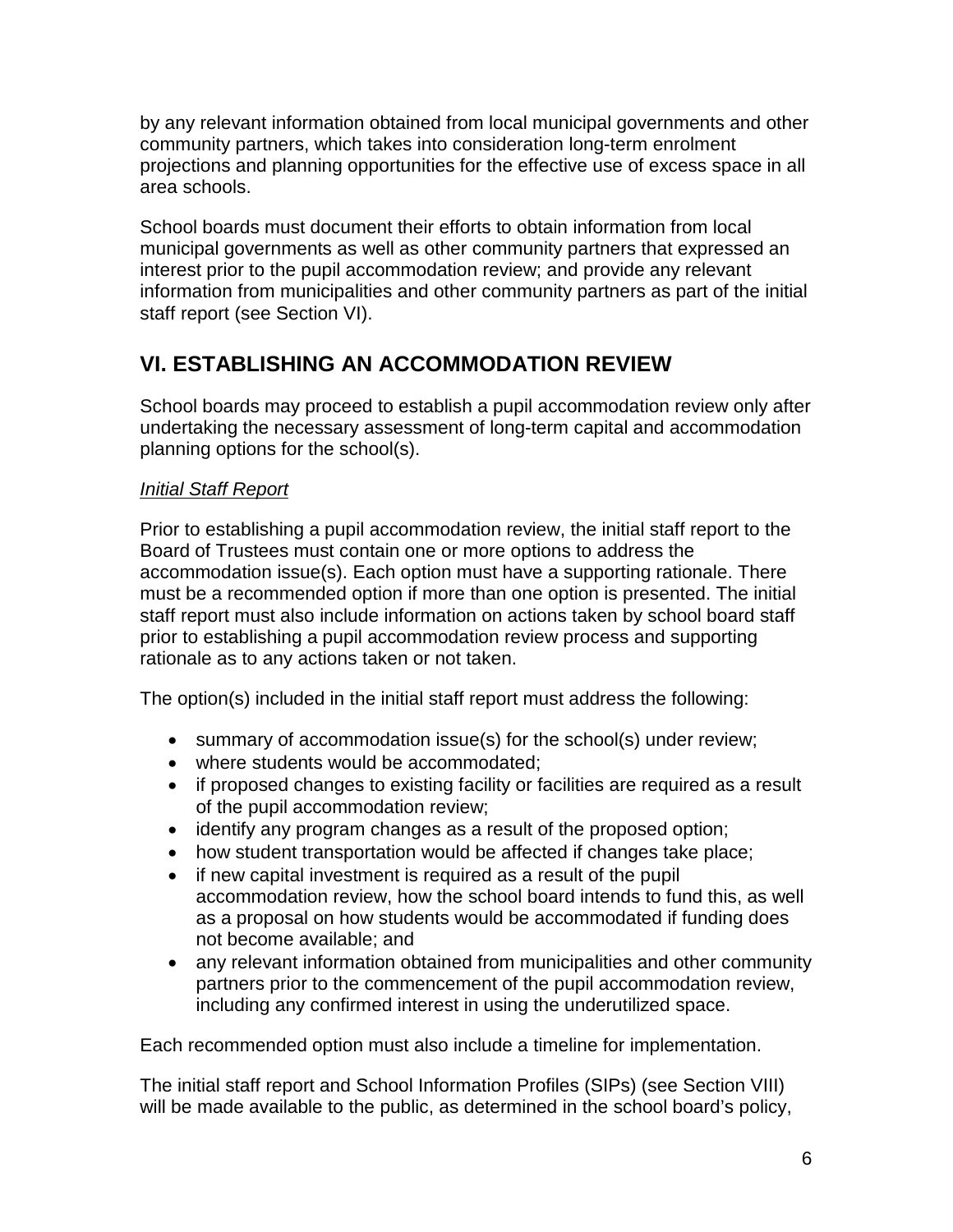and posted on the school board's website following the decision to proceed with a pupil accommodation review by the Board of Trustees.

School boards must ensure that individuals from the school(s) under review and the broader community are invited to participate in the pupil accommodation review consultation. At a minimum, the pupil accommodation review process must consist of the following methods of consultation:

- Accommodation Review Committee (ARC) (see Section VII);
- consultation with municipal governments local to the affected school(s) (see Section IX);
- public meetings (see Section X); and
- public delegations (see Section XI).

### **VII. THE ACCOMMODATION REVIEW COMMITTEE**

#### *Role*

School boards must establish an ARC that represents the school(s) under review and acts as the official conduit for information shared between the school board and the school communities. The ARC may comment on the initial staff report and may, throughout the pupil accommodation review process, seek clarification of the initial staff report. The ARC may provide other accommodation options than those in the initial staff report; however, it must include supporting rationale for any such option.

The ARC members do not need to achieve consensus regarding the information provided to the Board of Trustees.

The school board's staff resources assigned to the ARC are required to compile feedback from the ARC as well as the broader community in the Community Consultation section of the final staff report (see Section XI) to be presented to the Board of Trustees.

#### *Membership*

The membership of the ARC should include, at a minimum, parent/guardian representatives from each of the schools under review, chosen by their respective school communities.

Where established by a school board's pupil accommodation review policy, there may also be the option to include students and representation from the broader community. For example, a school board's policy may include a requirement for specific representation from the First Nations, Metis, and Inuit communities. In addition, school board trustees may be ad hoc ARC members to monitor the ARC progress.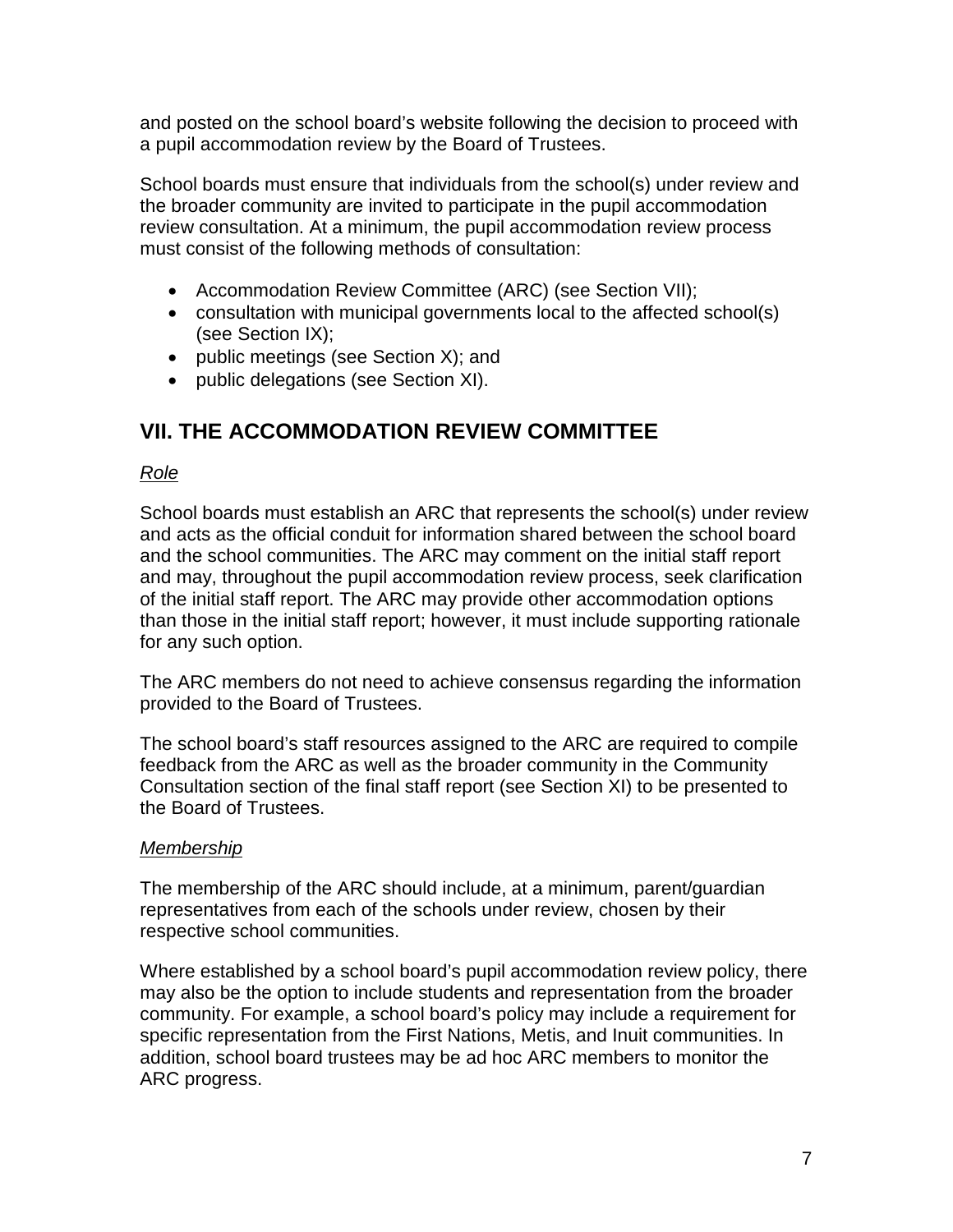#### *Formation*

The ARC should be formed following the Board of Trustees' consideration of the initial staff report but prior to the first public meeting. The school board will invite ARC members from the school(s) under review to an orientation session that will describe the mandate, roles and responsibilities, and procedures of the ARC.

#### *Terms of Reference*

School boards will provide the ARC with Terms of Reference that describe the ARC's mandate. The mandate will refer to the school board's education and accommodation objectives in undertaking the ARC and reflect the school board's strategy for supporting student achievement and well-being.

The Terms of Reference will also clearly outline the school board's expectations of the roles and responsibilities of the ARC; and describe the procedures of the ARC. At a minimum, the ARC will provide feedback on the initial staff report option(s).

The Terms of Reference will outline the minimum number of working meetings of the ARC.

#### *Meetings of the Accommodation Review Committee*

The ARC will meet to review materials presented by school board staff. It is recommended that the ARC hold as many working meetings as is deemed necessary within the timelines established in their school board's pupil accommodation review policy.

### **VIII. SCHOOL INFORMATION PROFILE**

School board staff are required to develop School Information Profiles (SIPs) as orientation documents to help the ARC and the community understand the context surrounding the decision to include the specific school(s) in a pupil accommodation review. The SIP provides an understanding of and familiarity with the facilities under review.

The SIP is expected to include data for each of the following two considerations about the school(s) under review:

- value to the student: and
- value to the school board.

A SIP will be completed by school board staff for each of the schools under review. The following are the minimum data requirements and factors that are to be included in the SIP: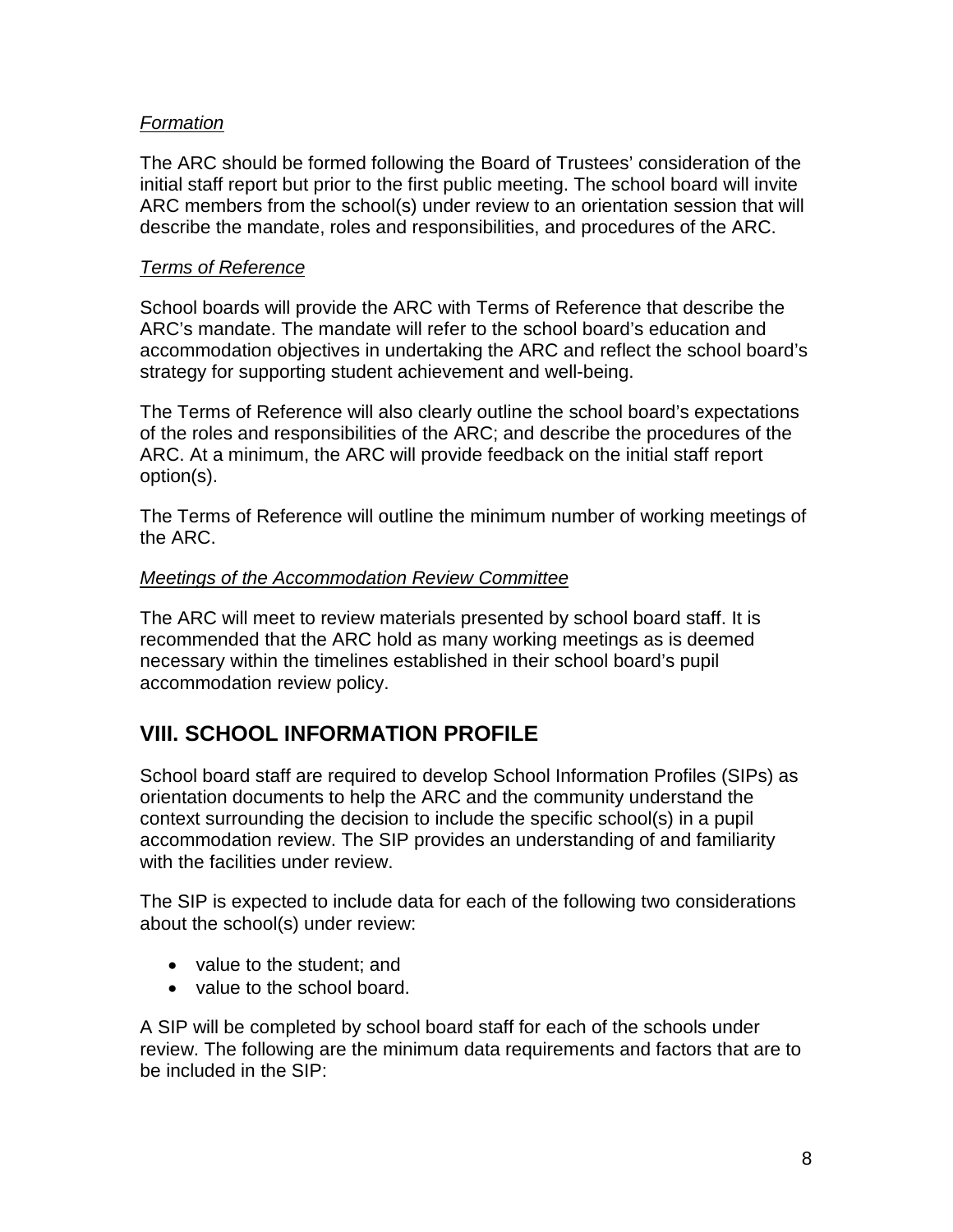- Facility Profile:
	- o School name and address.
	- o Site plan and floor plan(s) (or space template) of the school with the date of school construction and any subsequent additions.
	- o School attendance area (boundary) map.
	- o Context map (or air photo) of the school indicating the existing land uses surrounding the school.
	- o Planning map of the school with zoning, Official Plan or secondary plan land use designations.
	- o Size of the school site (acres or hectares).
	- o Building area (square feet or square metres).
	- o Number of portable classrooms.
	- o Number and type of instructional rooms as well as specialized classroom teaching spaces (e.g., science lab, tech shop, gymnasium, etc.).
	- o Area of hard surfaced outdoor play area and/or green space, the number of play fields, and the presence of outdoor facilities (e.g., tracks, courts for basketball, tennis, etc.).
	- o Ten-year history of major facility improvements (item and cost).
	- o Projected five-year facility renewal needs of school (item and cost).
	- o Current Facility Condition Index (FCI) with a definition of what the index represents.
	- o A measure of proximity of the students to their existing school, and the average distance to the school for students.
	- o Percentage of students that are and are not eligible for transportation under the school board policy, and the length of bus ride to the school (longest, shortest, and average length of bus ride times).
	- o School utility costs (totals, per square foot, and per student).
	- o Number of parking spaces on site at the school, an assessment of the adequacy of parking, and bus/car access and egress.
	- o Measures that the school board has identified and/or addressed for accessibility of the school for students, staff, and the public with disabilities (i.e., barrier-free).
	- o On-the-ground (OTG) capacity, and surplus/shortage of pupil places.
- Instructional Profile:
	- o Describe the number and type of teaching staff, non-teaching staff, support staff, itinerant staff, and administrative staff at the school.
	- o Describe the course and program offerings at the school.
	- o Describe the specialized service offerings at the school (e.g., cooperative placements, guidance counseling, etc.).
	- o Current grade configuration of the school (e.g., junior kindergarten to Grade 6, junior kindergarten to Grade 12, etc.).
	- o Current grade organization of the school (e.g., number of combined grades, etc.).
	- o Number of out of area students.
	- o Utilization factor/classroom usage.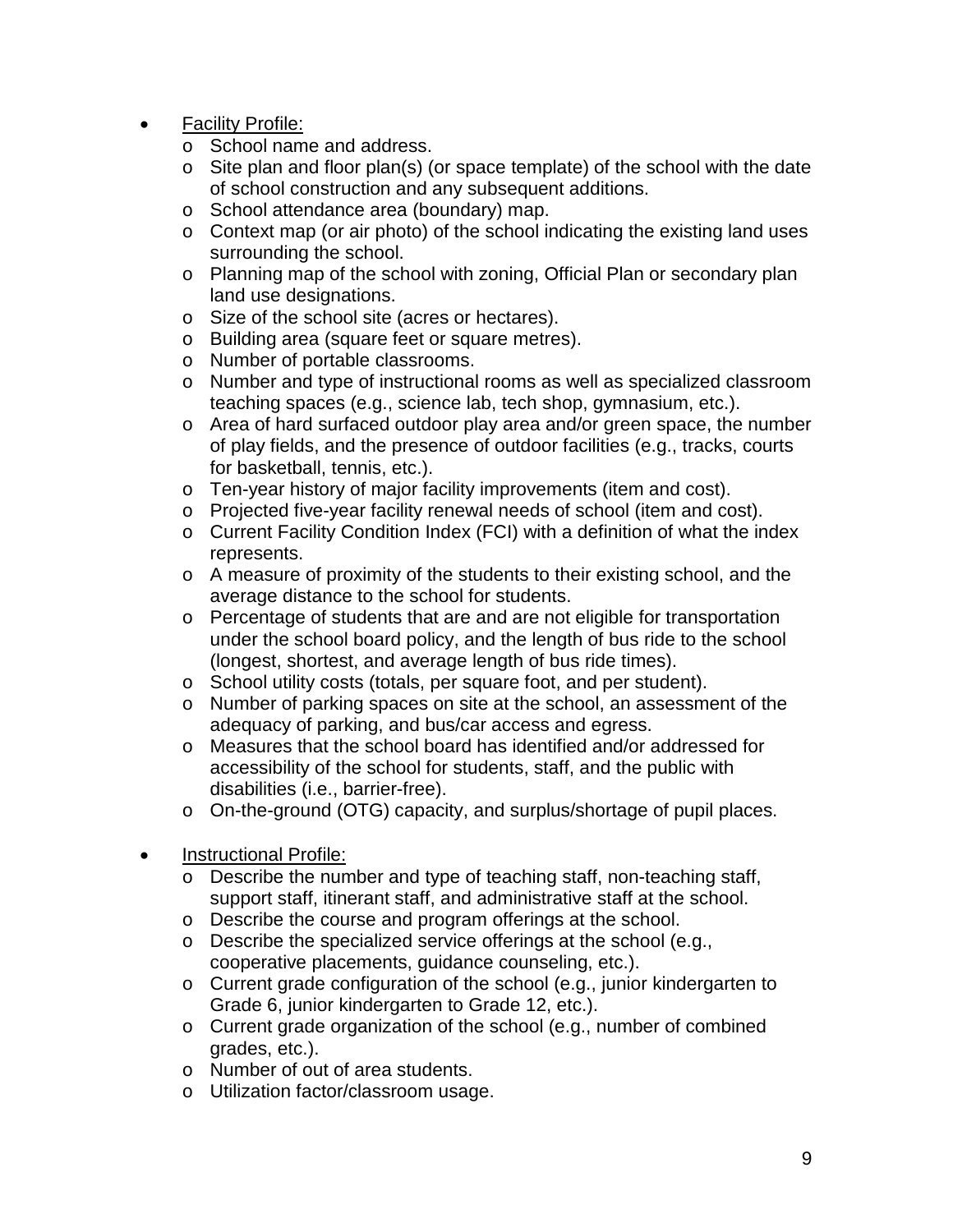- o Summary of five previous years' enrolment and 10-year enrolment projection by grade and program.
- o Current extracurricular activities.
- Other School Use Profile:
	- o Current non-school programs or services resident at or co-located with the school as well as any revenue from these non-school programs or services and whether or not it is at full cost recovery.
	- o Current facility partnerships as well as any revenue from the facility partnerships and whether or not it is at full cost recovery.
	- o Community use of the school as well as any revenue from the community use of the school and whether or not it is at full cost recovery.
	- o Availability of before and after school programs or services (e.g., child care) as well as any revenue from the before and after school programs and whether or not it is at full cost recovery.
	- o Lease terms at the school as well as any revenue from the lease and whether or not it is at full cost recovery.
	- o Description of the school's suitability for facility partnerships.

School boards may introduce additional items that could be used to reflect local circumstances and priorities which may help to further understand the school(s) under review.

Each school under review will have a SIP completed at the same point-in-time for comparison purposes. The Ministry of Education expects school boards to prepare SIPs that are complete and accurate, to the best of the school board's ability, prior to the commencement of a pupil accommodation review.

While the ARC may request clarification about information provided in the SIP, it is not the role of the ARC to approve the SIP.

### **IX. CONSULTATION WITH LOCAL MUNICIPAL GOVERNMENTS**

Following the Board of Trustees' approval to undertake a pupil accommodation review, school boards must invite affected single and upper-tier municipalities as well as other community partners that expressed an interest prior to the pupil accommodation review to discuss and comment on the recommended option(s) in the school board's initial staff report.

The invitation for this meeting will be provided through a written notice, and will be directed through the Clerks Department (or equivalent) for the affected single and upper-tier municipalities.

The affected single and upper-tier municipalities, as well as other community partners that expressed an interest prior to the pupil accommodation review, must provide their response on the recommended option(s) in the school board's initial staff report before the final public meeting. School boards must provide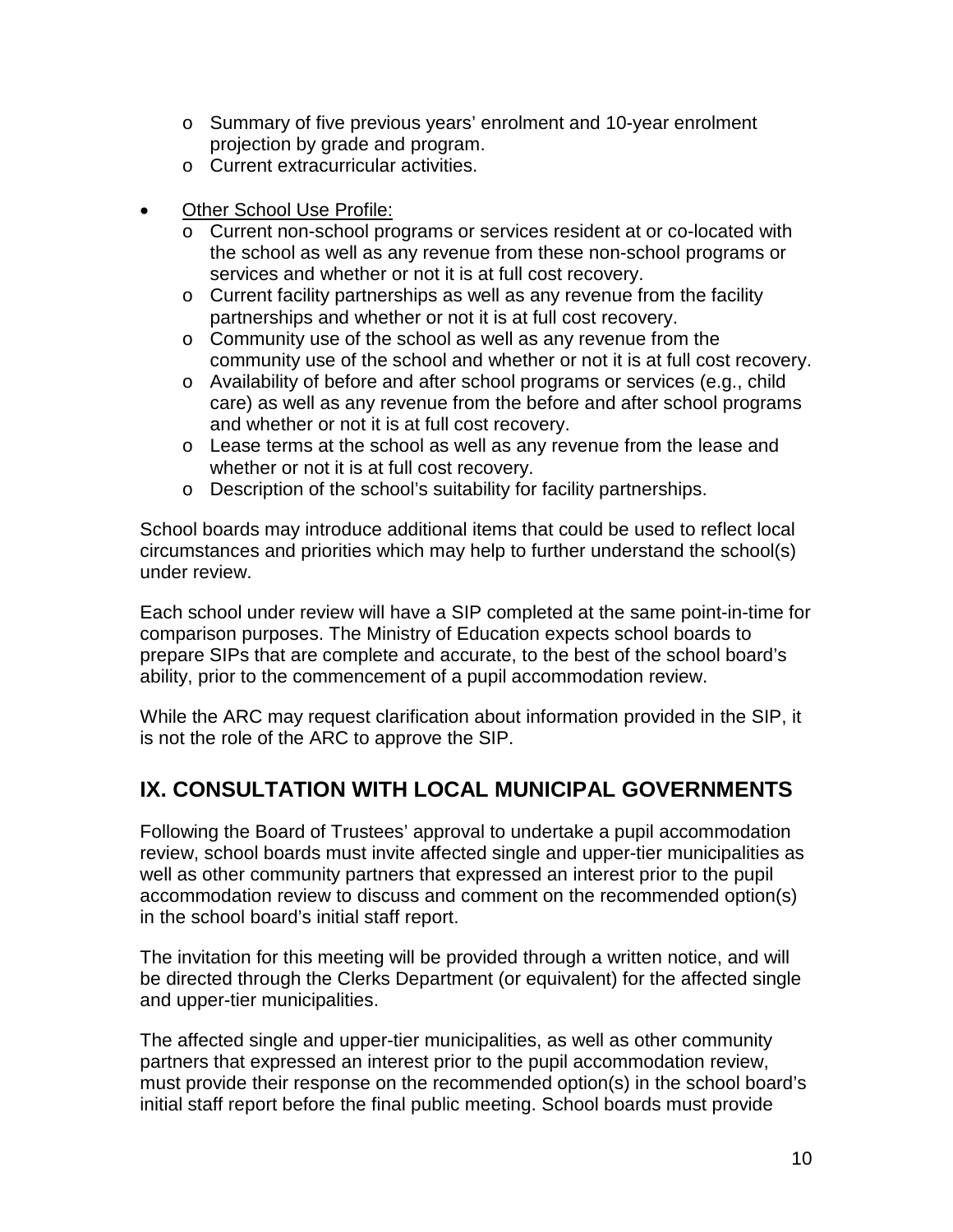them with advance notice of when the final public meeting is scheduled to take place.

School boards must document their efforts to meet with the affected single and upper-tier municipalities, as well as other community partners that expressed an interest prior to the pupil accommodation review; and provide any relevant information from this meeting as part of the final staff report to the Board of Trustees (see Section XI).

# **X. PUBLIC MEETINGS**

Once a school board has received an initial staff report and has approved the initiation of a pupil accommodation review, the school board must arrange to hold a minimum of two public meetings for broader community consultation on the initial staff report. School board staff are expected to facilitate the public meetings to solicit broader community feedback on the recommended option(s) contained in the initial staff report.

The public meetings are to be announced and advertised publicly by the school board through an appropriate range of media as determined by the school board.

At a minimum, the first public meeting must include the following:

- an overview of the ARC orientation session;
- the initial staff report with recommended option(s); and
- a presentation of the SIPs.

## **XI. COMPLETING THE ACCOMMODATION REVIEW**

#### *Final Staff Report*

At the conclusion of the pupil accommodation review process, school board staff will submit a final staff report to the Board of Trustees which must be available to the public as determined in the school board's policy, and posted on the school board's website.

The final staff report must include a Community Consultation section that contains feedback from the ARC and any public consultations as well as any relevant information obtained from municipalities and other community partners prior to and during the pupil accommodation review.

School board staff may choose to amend their proposed option(s) included in the initial staff report. The recommended option(s) must also include a proposed accommodation plan, prepared for the decision of the Board of Trustees, which contains a timeline for implementation.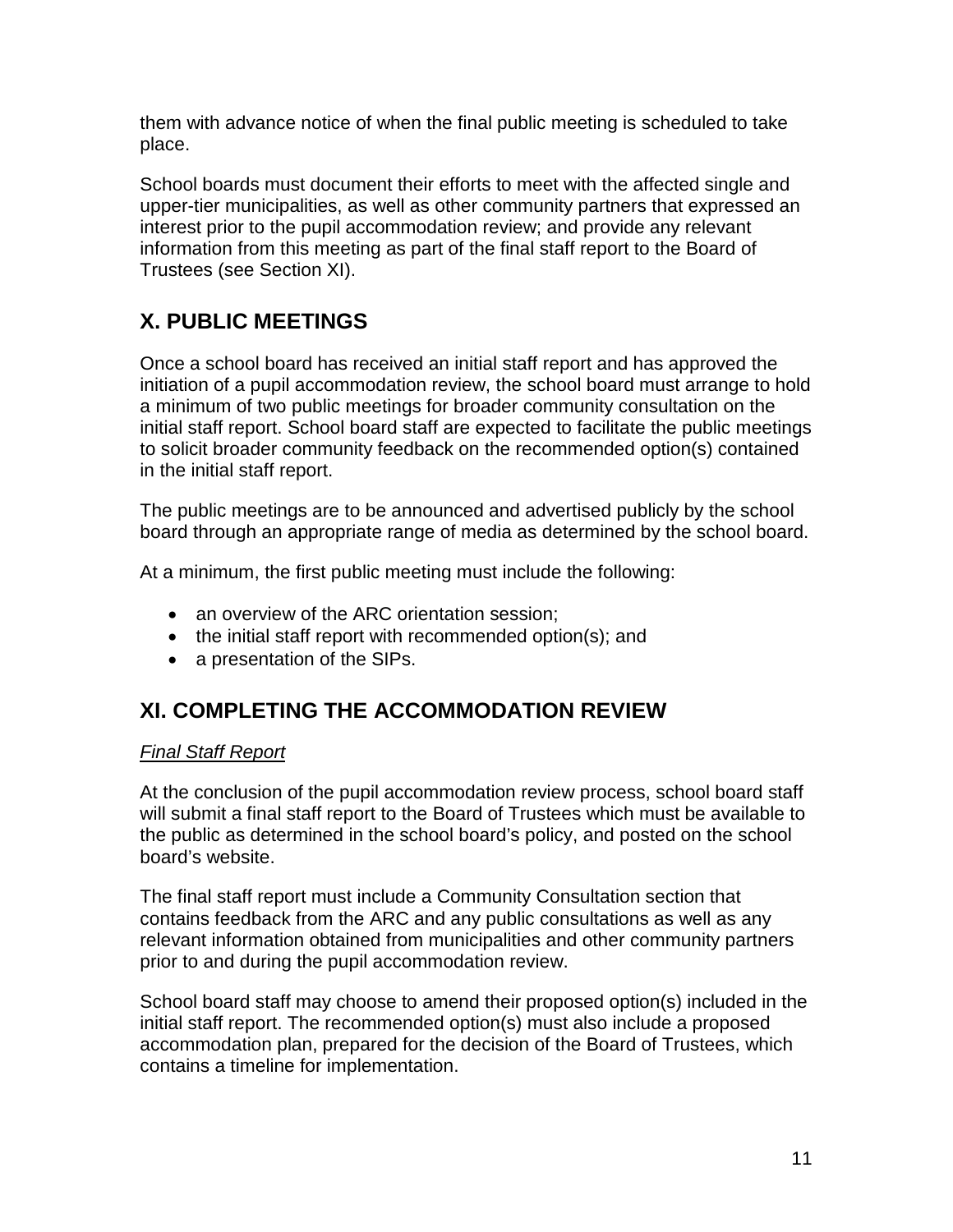#### *Delegations to the Board of Trustees Meeting*

Once school board staff submits the final staff report to the Board of Trustees, the school board must allow an opportunity for members of the public to provide feedback on the final staff report through public delegations to the Board of Trustees. Notice of the public delegation opportunities will be provided based on school board policy.

After the public delegations, school board staff will compile feedback from the public delegations which will be presented to the Board of Trustees with the final staff report.

#### *Decision of the Board of Trustees*

The Board of Trustees will be provided with the final staff report, including the compiled feedback from the public delegations, when making its final decision regarding the pupil accommodation review.

The Board of Trustees has the discretion to approve the recommendation(s) of the final staff report as presented, modify the recommendation(s) of the final staff report, or to approve a different outcome.

The Ministry encourages school boards not to make final pupil accommodation review decisions during the summer holiday period (typically from July 1 to the day after Labour Day).

### **XII. TRANSITION PLANNING**

The transition of students should be carried out in consultation with parents/guardians and staff. Following the decision to consolidate and/or close a school, the school board is expected to establish a separate committee to address the transition for students and staff.

#### **XIII. TIMELINES FOR THE ACCOMMODATION REVIEW PROCESS**

The pupil accommodation review process must comply with the following minimum timelines:

• Following the date of the Board of Trustees' approval to conduct a pupil accommodation review, the school board will provide written notice of the Board of Trustees' decision within 5 business days to each of the affected single and upper-tier municipalities through the Clerks Department (or equivalent), other community partners that expressed an interest prior to the pupil accommodation review; and include an invitation for a meeting to discuss and comment on the recommended option(s) in the school board's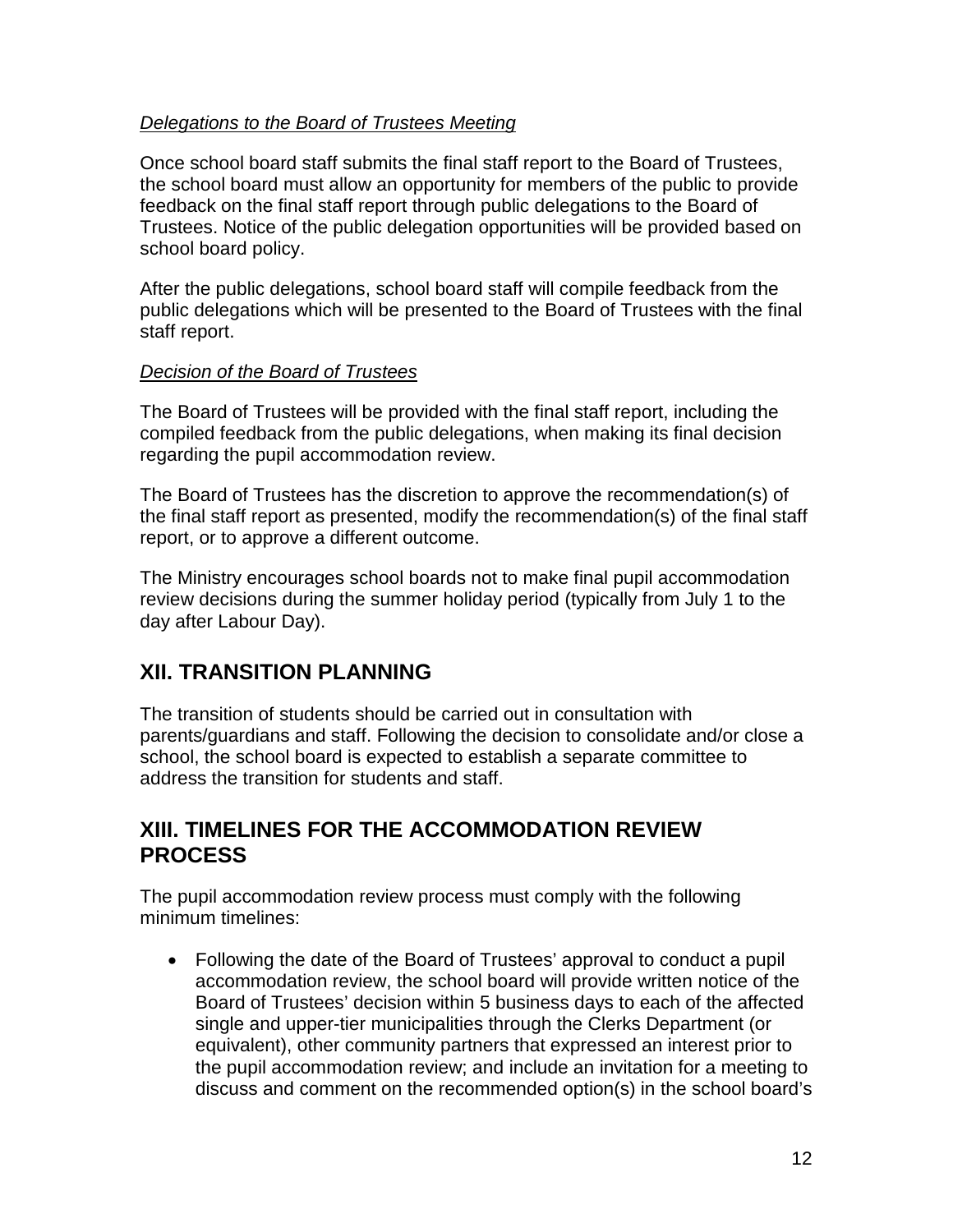initial staff report. School boards must also notify the Director(s) of Education of their coterminous school boards and the Ministry of Education through the office of the Assistant Deputy Minister of the Financial Policy and Business Division.

- The affected single and upper-tier municipalities, as well as other community partners that expressed an interest prior to the pupil accommodation review, must provide their response on the recommended option(s) in the school board's initial staff report before the final public meeting.
- Beginning with the date of the Board of Trustees' approval to conduct a pupil accommodation review, there must be no fewer than 30 business days before the first public meeting is held.
- There must be a minimum period of 40 business days between the first and final public meetings.
- The final staff report must be publicly posted no fewer than 10 business days after the final public meeting.
- From the posting of the final staff report, there must be no fewer than 10 business days before the public delegations.
- There must be no fewer than 10 business days between public delegations and the final decision of the Board of Trustees.

### **XIV. MODIFIED ACCOMMODATION REVIEW PROCESS**

In certain circumstances, where the potential pupil accommodation options available are deemed by the school board to be less complex, school boards may find it appropriate to undertake a modified pupil accommodation review process. The *Guideline* permits a school board to include an optional modified pupil accommodation review process in its pupil accommodation review policy.

A school board's pupil accommodation review policy must clearly outline the conditions where a modified pupil accommodation review process could be initiated by explicitly defining the factors that would allow the school board the option to conduct a modified pupil accommodation review process. The conditions for conducting a modified pupil accommodation review process need to be based on two or more of the following factors:

- distance to the nearest available accommodation;
- utilization rate of the facility;
- number of students enrolled at the school; or
- when a school board is planning the relocation (in any school year or over a number of school years) of a program, in which the enrolment constitutes more than or equal to 50% of the school's enrolment (this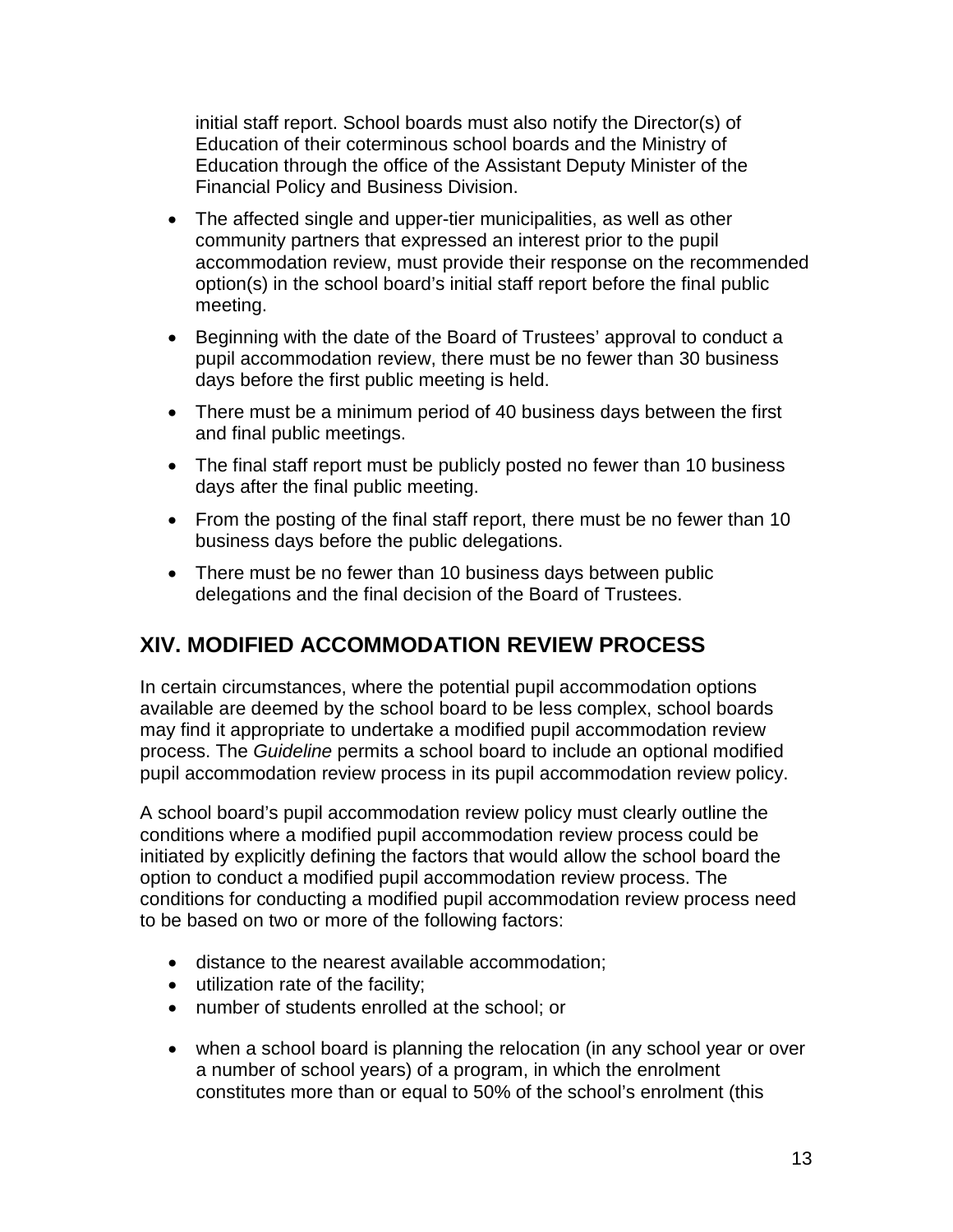calculation is based on the enrolment at the time of the relocation, or the first phase of a relocation carried over a number of school years).

School boards may consider additional factors that are defined in their pupil accommodation review policy to qualify for the modified pupil accommodation review process. Multiple factors may be developed by the school board to appropriately reflect varying conditions across the board (e.g., urban, rural, elementary panel, secondary panel, etc.). The Board of Trustees must approve these explicitly defined factors, after community consultation, in order to adopt a modified pupil accommodation review process as part of their school board's pupil accommodation review policy.

The guiding principles of this *Guideline* apply to the modified pupil accommodation review process.

Even when the criteria for a modified pupil accommodation review are met, a school board may choose to use the standard pupil accommodation review process.

#### *Implementing the Modified Accommodation Review Process*

The initial staff report will explain the rationale for exempting the school(s) from the standard pupil accommodation review process, in accordance with the school board's pupil accommodation review policy.

The initial staff report and SIPs must be made available to the public, as determined in the school board's policy, and posted on the school board's website.

A public meeting will be announced and advertised through an appropriate range of media as determined by the school board.

Following the public meeting, school board staff will submit a final staff report to the Board of Trustees which must be available to the public as determined in the school board's policy, and posted on the school board's website. The final staff report must include a Community Consultation section that contains feedback from any public consultations as well as any relevant information obtained from municipalities and other community partners prior to and during the modified pupil accommodation review.

Once school board staff submit the final staff report to the Board of Trustees, the school board must allow an opportunity for members of the public to provide feedback through public delegations to the Board of Trustees. Notice of the public delegation opportunities will be provided based on school board policy.

After the public delegations, school board staff will compile feedback from the public delegations which will be presented to the Board of Trustees with the final staff report.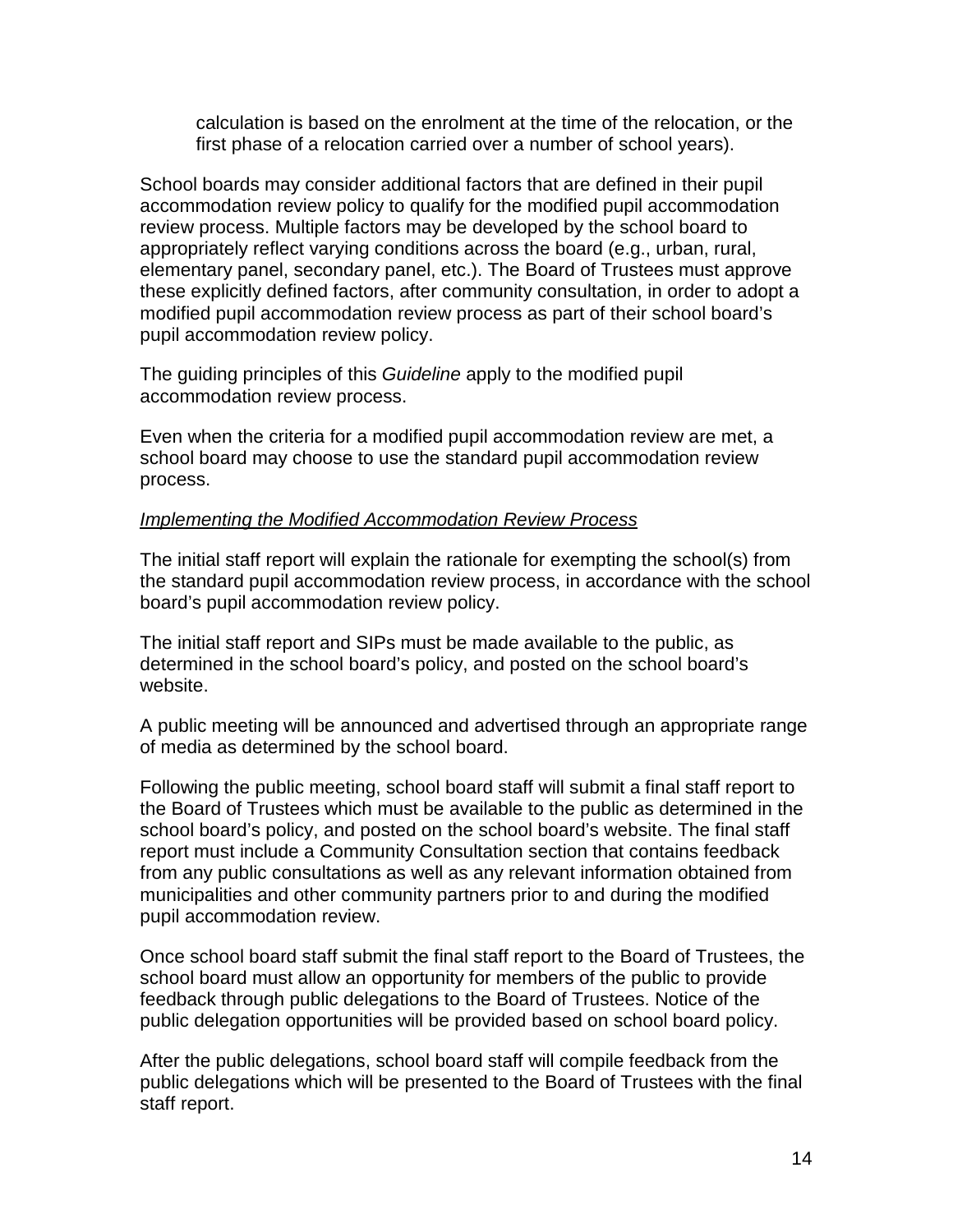The Board of Trustees has the discretion to approve the recommendation(s) of the final staff report as presented, modify the recommendation(s) of the final staff report, or to approve a different outcome.

The Ministry encourages school boards not to make final pupil accommodation review decisions during the summer holiday period (typically from July 1 to the day after Labour Day).

A transition plan will be put in place following the decision to consolidate and/or close a school.

#### *Timelines for the Modified Accommodation Review Process*

The modified pupil accommodation review process must comply with the following minimum timelines:

- Following the date of the Board of Trustees' approval to conduct a modified pupil accommodation review, the school board will provide written notice of the Board of Trustees' decision within 5 business days to each of the affected single and upper-tier municipalities through the Clerks Department (or equivalent), other community partners that expressed an interest prior to the modified pupil accommodation review; and include an invitation for a meeting to discuss and comment on the recommended option(s) in the school board's initial staff report. School boards must also notify the Director(s) of Education of their coterminous school boards and the Ministry of Education through the office of the Assistant Deputy Minister of the Financial Policy and Business Division.
- The affected single and upper-tier municipalities, as well as other community partners that expressed an interest prior to the modified pupil accommodation review, must provide their response on the recommended option(s) in the school board's initial staff report before the final public meeting.
- The school board must hold at least one public meeting. Beginning with the date of the Board of Trustees' approval to conduct a modified pupil accommodation review, there must be no fewer than 30 business days before this public meeting is held.
- The final staff report must be publicly posted no fewer than 10 business days after the final public meeting.
- From the posting of the final staff report, there must be no fewer than 10 business days before the public delegations.
- There must be no fewer than 10 business days between public delegations and the final decision of the Board of Trustees.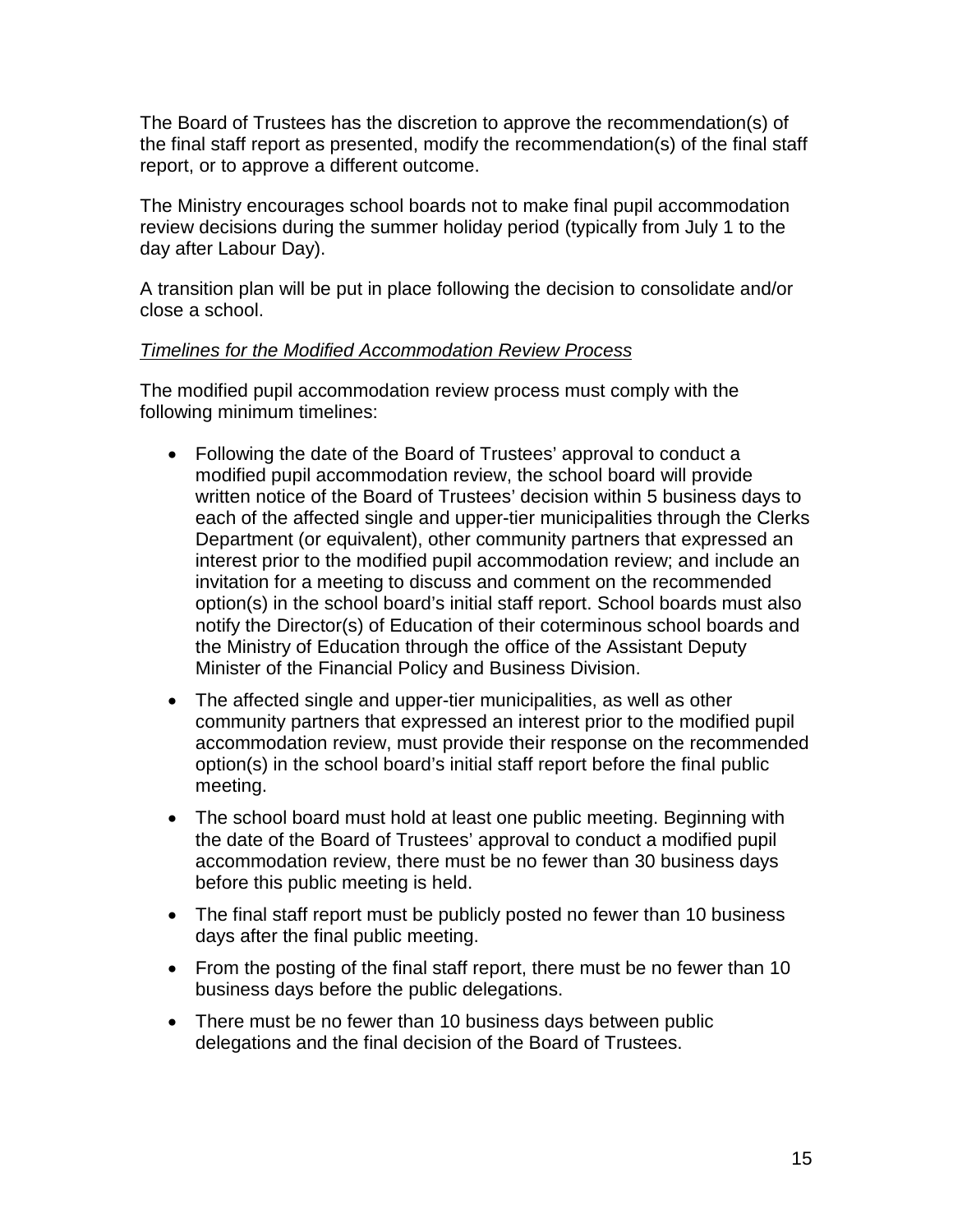### **XV. EXEMPTIONS**

This *Guideline* applies to schools offering elementary or secondary programs. However, there are specific circumstances where school boards are not obligated to undertake a pupil accommodation review. These include:

- where a replacement school is to be built by the school board on the existing site, or built or acquired within the existing school attendance boundary, as identified through the school board's policy;
- where a replacement school is to be built by the school board on the existing site, or built or acquired within the existing school attendance boundary and the school community must be temporarily relocated to ensure the safety of students and staff during the reconstruction, as identified through the school board's policy;
- when a lease for the school is terminated;
- when a school board is planning the relocation (in any school year or over a number of school years) of grades or programs, in which the enrolment constitutes less than 50% of the school's enrolment (this calculation is based on the enrolment at the time of the relocation, or the first phase of a relocation carried over a number of school years);
- when a school board is repairing or renovating a school, and the school community must be temporarily relocated to ensure the safety of students during the renovations;
- where a facility has been serving as a holding school for a school community whose permanent school is over-capacity and/or is under construction or repair; or
- where there are no students enrolled at the school at any time throughout the school year.

In the above circumstances, a school board is expected to inform school communities about proposed accommodation plans for students before a decision is made by the Board of Trustees. The school board will also provide written notice to each of the affected single and upper-tier municipalities through the Clerks Department (or equivalent), as well as other community partners that expressed an interest prior to the exemption, and their coterminous school boards in the areas of the affected school(s) through the Director of Education, and to the Ministry of Education through the Assistant Deputy Minister of the Financial Policy and Business Division no fewer than 5 business days after the decision to proceed with an exemption.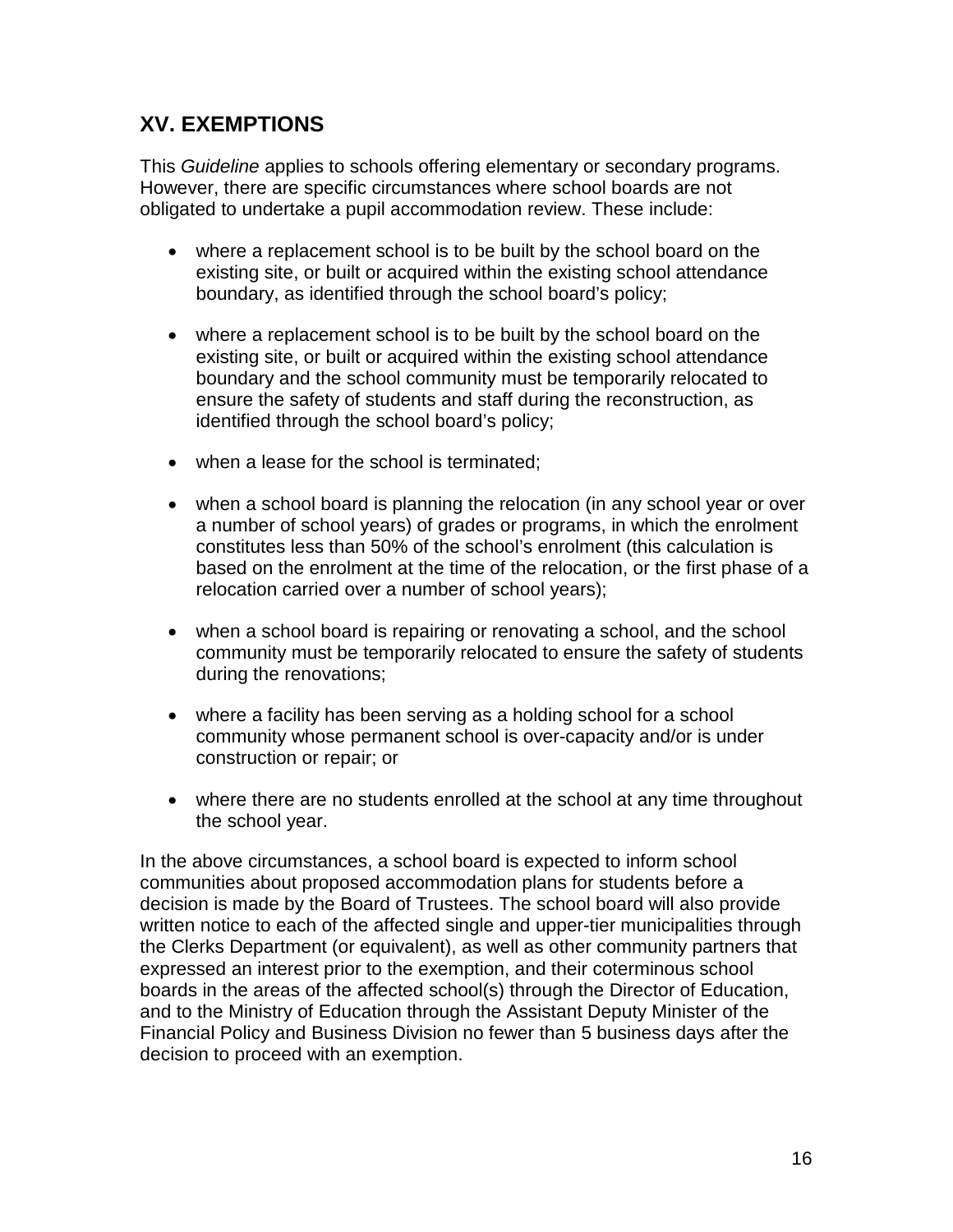A transition plan will be put in place following the Board of Trustees' decision to consolidate, close or move a school or students in accordance with this section.

### **XVI. DEFINITIONS**

**Accommodation review**: A process, as defined in a school board pupil accommodation review policy, undertaken by a school board to determine the future of a school or group of schools.

**Accommodation Review Committee (ARC)**: A committee, established by a school board that represents the affected school(s) of a pupil accommodation review, which acts as the official conduit for information shared between the school board and the affected school communities.

**ARC working meeting**: A meeting of ARC members to discuss a pupil accommodation review, and includes a meeting held by the ARC to solicit feedback from the affected school communities of a pupil accommodation review.

**Business day**: A calendar day that is not a weekend or statutory holiday. It also does not include calendar days that fall within school boards' Christmas, spring, and summer break. For schools with a year-round calendar, any break that is five calendar days or longer is not a business day.

**Consultation**: The sharing of relevant information as well as providing the opportunity for municipalities and other community partners, the public and affected school communities to be heard.

**Facility Condition Index (FCI):** A building condition as determined by the Ministry of Education by calculating the ratio between the five-year renewal needs and the replacement value for each facility.

**On-the-ground (OTG) capacity**: The capacity of the school as determined by the Ministry of Education by loading all instructional spaces within the facility to current Ministry standards for class size requirements and room areas.

**Public delegation**: A regular meeting of the Board of Trustees where presentations by groups or individuals can have their concerns heard directly by the school board trustees.

**Public meeting**: An open meeting held by the school board to solicit broader community feedback on a pupil accommodation review.

**School Information Profile (SIP):** An orientation document with point-in-time data for each of the schools under a pupil accommodation review to help the ARC and the community understand the context surrounding the decision to include the specific school(s) in a pupil accommodation review.